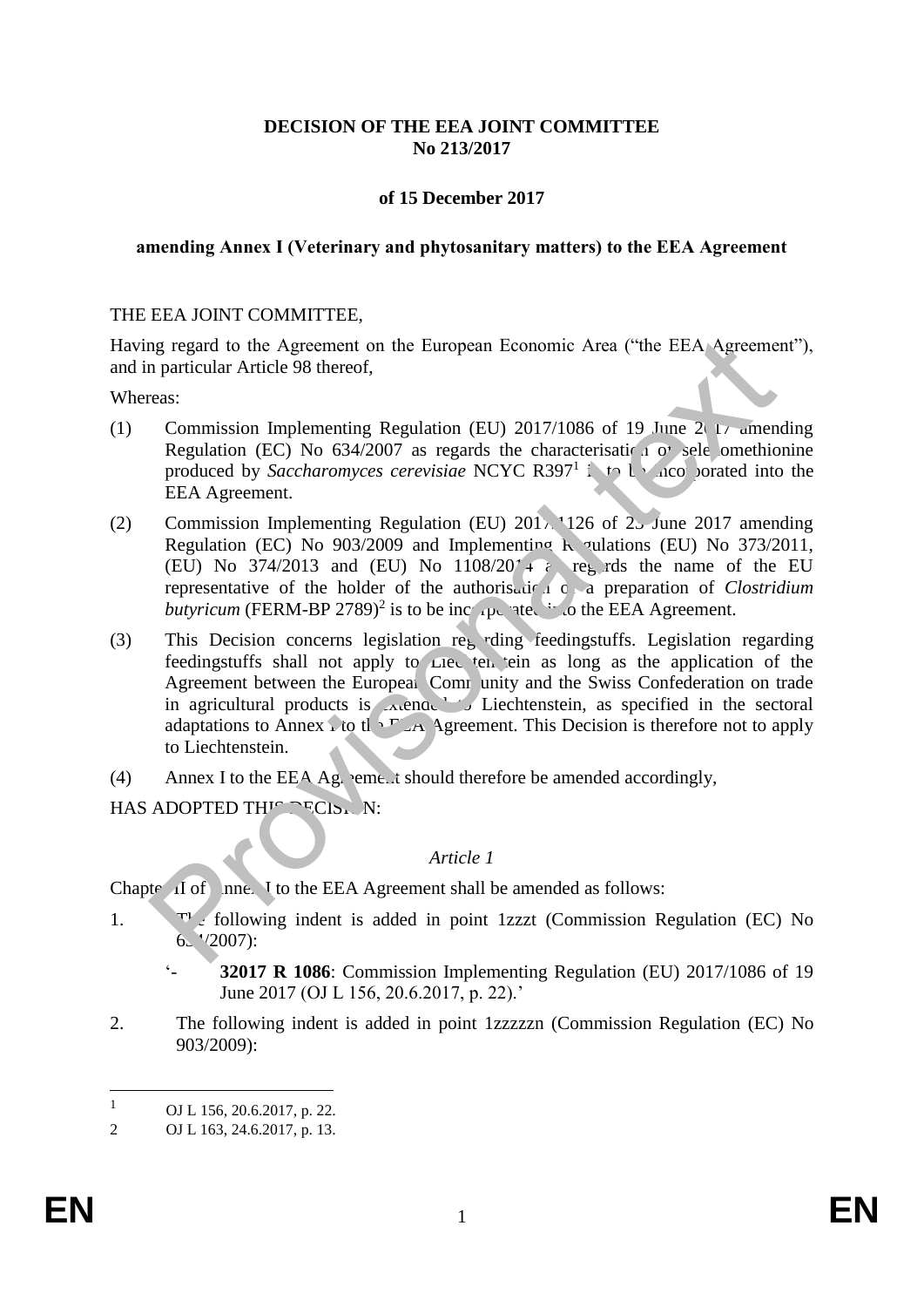- '- **32017 R 1126**: Commission Implementing Regulation (EU) 2017/1126 of 23 June 2017 (OJ L 163, 24.6.2017, p. 13).'
- 3. The following indent is added in point 2zb (Commission Regulation (EU) No 373/2011):
	- '- **32017 R 1126**: Commission Implementing Regulation (EU) 2017/1126 of 23 June 2017 (OJ L 163, 24.6.2017, p. 13).'
- 4. The following is added in point 95 (Commission Regulation (EU) No 374/2013):
	- ', as amended by:
	- **32017 R 1126**: Commission Implementing Regulation (EU) 2017/1126 of 23 June 2017 (OJ L 163, 24.6.2017, p. 13).'
- 5. The following is added in point  $116$  (Commission Regulation (EU) No 1.  $\frac{18}{2014}$ :

', as amended by:

**32017 R 1126**: Commission Implementing Regulation (FU) 20 7/1126 of 23 June 2017 (OJ L 163, 24.6.2017, p. 13).'

## *Article 2*

The texts of Implementing Regulations (EU) 2017/1086 and (EU) 2017/1126 in the Icelandic and Norwegian languages, to be published in the EEA Supplement to the *Official Journal of the European Union*, shall be authentic. June 2017 (OJ L 165, 24.6.2017, p. 13).<br>
The following is added in point 116 (Commission Regulation (EU) No 1, 98/201<br>  $\therefore$  as amended by:<br> **32017 R 1126:** Commission Implementing Regulation (EIT) 20 7/1126 c<br>
June 2017

# *Article 3*

This Decision shall enter into force on  $16$  December 2017, provided that all the notifications under Article  $103(1)$  of the EEA Agreem nt have been made\*.

# *Article 4*

This Decision shall be published in the EEA Section of, and in the EEA Supplement to, the *Official Journal of the European Union.* 

Done at Brussels,  $15 \text{ P}$ <sub>c</sub>, mber 2017.

*For the EEA Joint Committee*

*The President*

*Sabine Monauni*

*The Secretaries*

 $\overline{a}$ 

[No constitutional requirements indicated.] [Constitutional requirements indicated.]